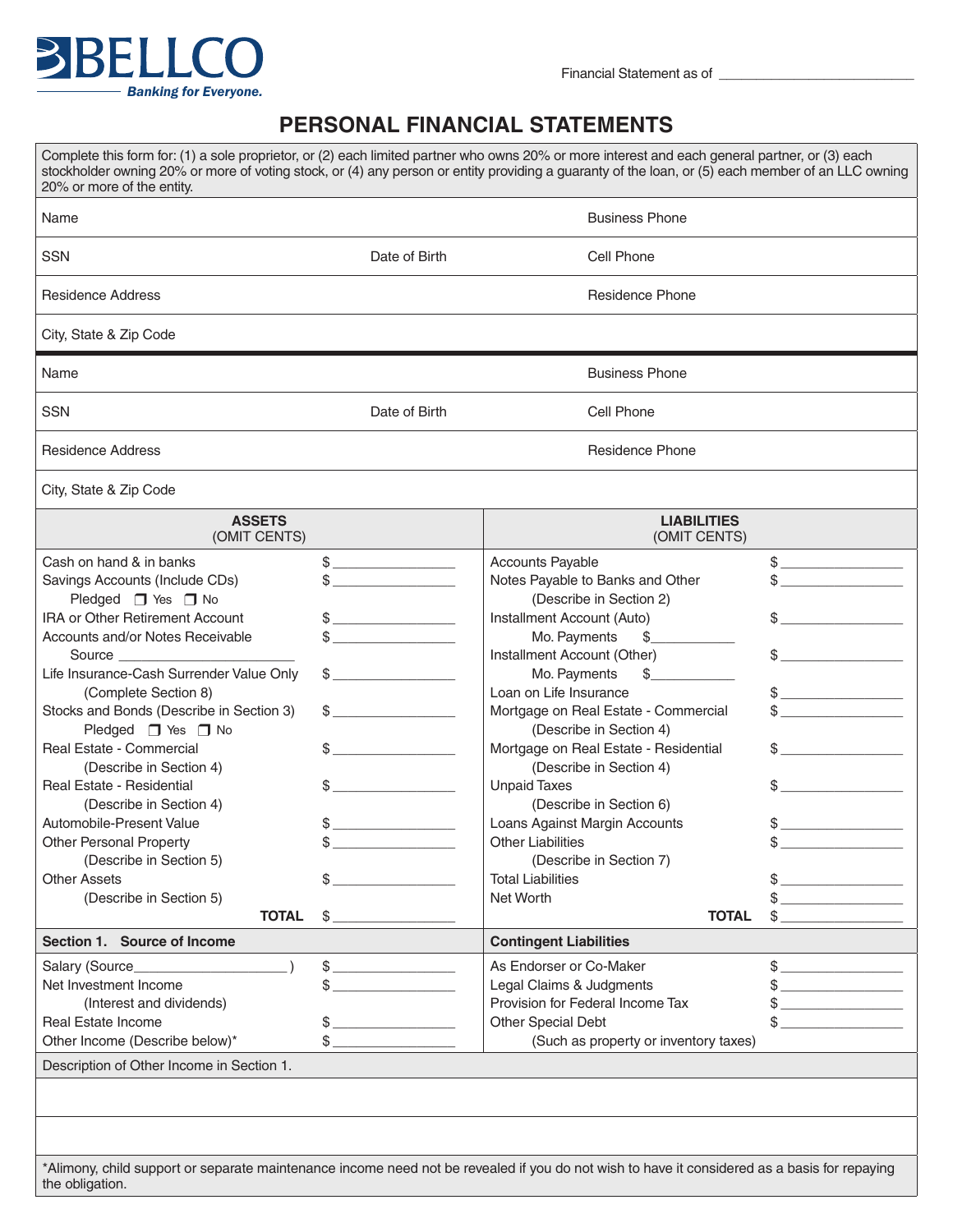|                                       | Name and Address of Noteholder(s)                                                                                                         |  | Current<br>Original<br>Balance<br><b>Balance</b> |  | Payment<br>Frequency<br><b>Balance</b><br>(monthly, etc) |                    | How Secured or Endorsed<br><b>Type of Collateral</b> |                    |           |
|---------------------------------------|-------------------------------------------------------------------------------------------------------------------------------------------|--|--------------------------------------------------|--|----------------------------------------------------------|--------------------|------------------------------------------------------|--------------------|-----------|
|                                       |                                                                                                                                           |  |                                                  |  |                                                          |                    |                                                      |                    |           |
|                                       |                                                                                                                                           |  |                                                  |  |                                                          |                    |                                                      |                    |           |
|                                       |                                                                                                                                           |  |                                                  |  |                                                          |                    |                                                      |                    |           |
|                                       |                                                                                                                                           |  |                                                  |  |                                                          |                    |                                                      |                    |           |
|                                       |                                                                                                                                           |  |                                                  |  |                                                          |                    |                                                      |                    |           |
|                                       |                                                                                                                                           |  |                                                  |  |                                                          |                    |                                                      |                    |           |
|                                       | Section 3. Stock and Bonds. (Use attachments if necessary. Each attachment must be identified as a part of this statement and signed.)    |  |                                                  |  | <b>Market Value</b>                                      | Date of            |                                                      |                    | Pledged   |
| # of Shares                           | Name of Securities                                                                                                                        |  | Cost                                             |  | Quotation/Exchange                                       | Quotation/Exchange |                                                      | <b>Total Value</b> | Yes or No |
|                                       |                                                                                                                                           |  |                                                  |  |                                                          |                    |                                                      |                    |           |
|                                       |                                                                                                                                           |  |                                                  |  |                                                          |                    |                                                      |                    |           |
|                                       |                                                                                                                                           |  |                                                  |  |                                                          |                    |                                                      |                    |           |
|                                       |                                                                                                                                           |  |                                                  |  |                                                          |                    |                                                      |                    |           |
|                                       | Section 4. Real Estate Owned (List each parcel separately. If more than 3 properties please use the Borrower Debt and Real Estate Sched-  |  |                                                  |  |                                                          |                    |                                                      |                    |           |
|                                       | ule. Each attachment must be identified as a part of this statement and signed. Detail both personally owned and investment real estate.) |  | Property A                                       |  |                                                          | Property B         |                                                      | Property C         |           |
| Type of Property                      |                                                                                                                                           |  |                                                  |  |                                                          |                    |                                                      |                    |           |
|                                       |                                                                                                                                           |  |                                                  |  |                                                          |                    |                                                      |                    |           |
| <b>Address</b>                        |                                                                                                                                           |  |                                                  |  |                                                          |                    |                                                      |                    |           |
|                                       |                                                                                                                                           |  |                                                  |  |                                                          |                    |                                                      |                    |           |
| Date Purchased                        |                                                                                                                                           |  |                                                  |  |                                                          |                    |                                                      |                    |           |
| <b>Original Cost</b>                  |                                                                                                                                           |  |                                                  |  |                                                          |                    |                                                      |                    |           |
| <b>Present Market Value</b>           |                                                                                                                                           |  |                                                  |  |                                                          |                    |                                                      |                    |           |
| Names & Address of<br>Mortgage Holder |                                                                                                                                           |  |                                                  |  |                                                          |                    |                                                      |                    |           |
|                                       | Mortgage Account Number                                                                                                                   |  |                                                  |  |                                                          |                    |                                                      |                    |           |
| Mortgage Balance                      |                                                                                                                                           |  |                                                  |  |                                                          |                    |                                                      |                    |           |
|                                       | Amount of Payment per Month/Year                                                                                                          |  |                                                  |  |                                                          |                    |                                                      |                    |           |
| Percentage of Ownership               |                                                                                                                                           |  |                                                  |  |                                                          |                    |                                                      |                    |           |
| Status of Mortgage                    |                                                                                                                                           |  |                                                  |  |                                                          |                    |                                                      |                    |           |
|                                       | Section 5. Other Personal Property and Other Assets (Describe, and if any is pledged as security, state name and address of lien          |  |                                                  |  |                                                          |                    |                                                      |                    |           |
|                                       | holder, amount of lien, terms of payments and if delinquent, describe delinquency.)                                                       |  |                                                  |  |                                                          |                    |                                                      |                    |           |
|                                       |                                                                                                                                           |  |                                                  |  |                                                          |                    |                                                      |                    |           |